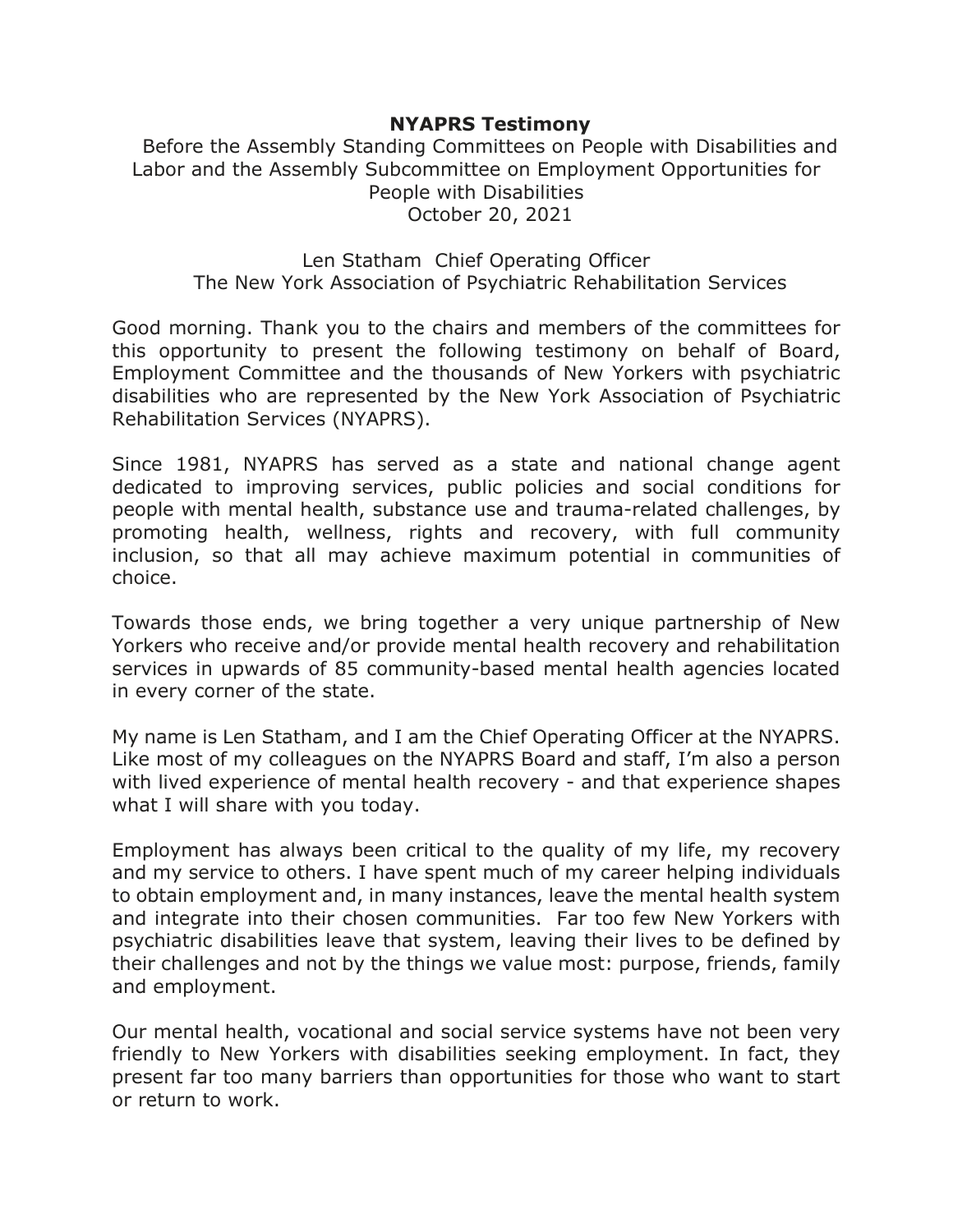When someone from the general public wants to work, they typically brush up their resumes and research and apply for available jobs in their community. They don't have to navigate through a series of intake forms and interviews, assessments, referrals, and work readiness programs that people with disabilities routinely face.

The on ramp to employment must be simplified and multiplied making it easier for people to access employment at any time of their choosing.

My colleagues and peers have come here today because we all want New York State to get it "right" on employment. In that spirit, the New York State Legislature enacted the 2002 law that created the state's Most Integrated Settings Coordinating Council (MISCC). The MISCC is a body comprised of state agency representatives and advocates that have been charged with "ensuring that New Yorkers of all ages with physical, intellectual, developmental, and mental disabilities receive care and services in the most integrated settings appropriate to their individual needs."

These goals are consistent with requirements contained with the Americans with Disabilities Act and affirmed by the Supreme Court's 'Olmstead decision."

Since then, employment has been identified as a major priority within the MISCC and within New York's 2013 Olmstead Plan, the 2014 Executive Order on Employment First, and the subsequent Employment First Commission's Report. Each one of these highlighted strategies for moving the needle on employment for people with disabilities.

While there have been a number of efforts, we have nonetheless failed to significantly move that needle. Despite our efforts, only 15% of New Yorkers with disabilities sought and found employment.

NYAPRS believes we all have to hold ourselves to account. This includes the state agencies, the advocates, the Administration and the Legislature. We each can and must all do better.

I speak today in part on behalf of Harvey Rosenthal, NYAPRS CEO and a member of the MISCC since its origins. Harvey officially chairs the MISCC Employment Subcommittee, and I have helped to lead the committee in its development of recommendations that we have provided to the Administration and that I will share with you today.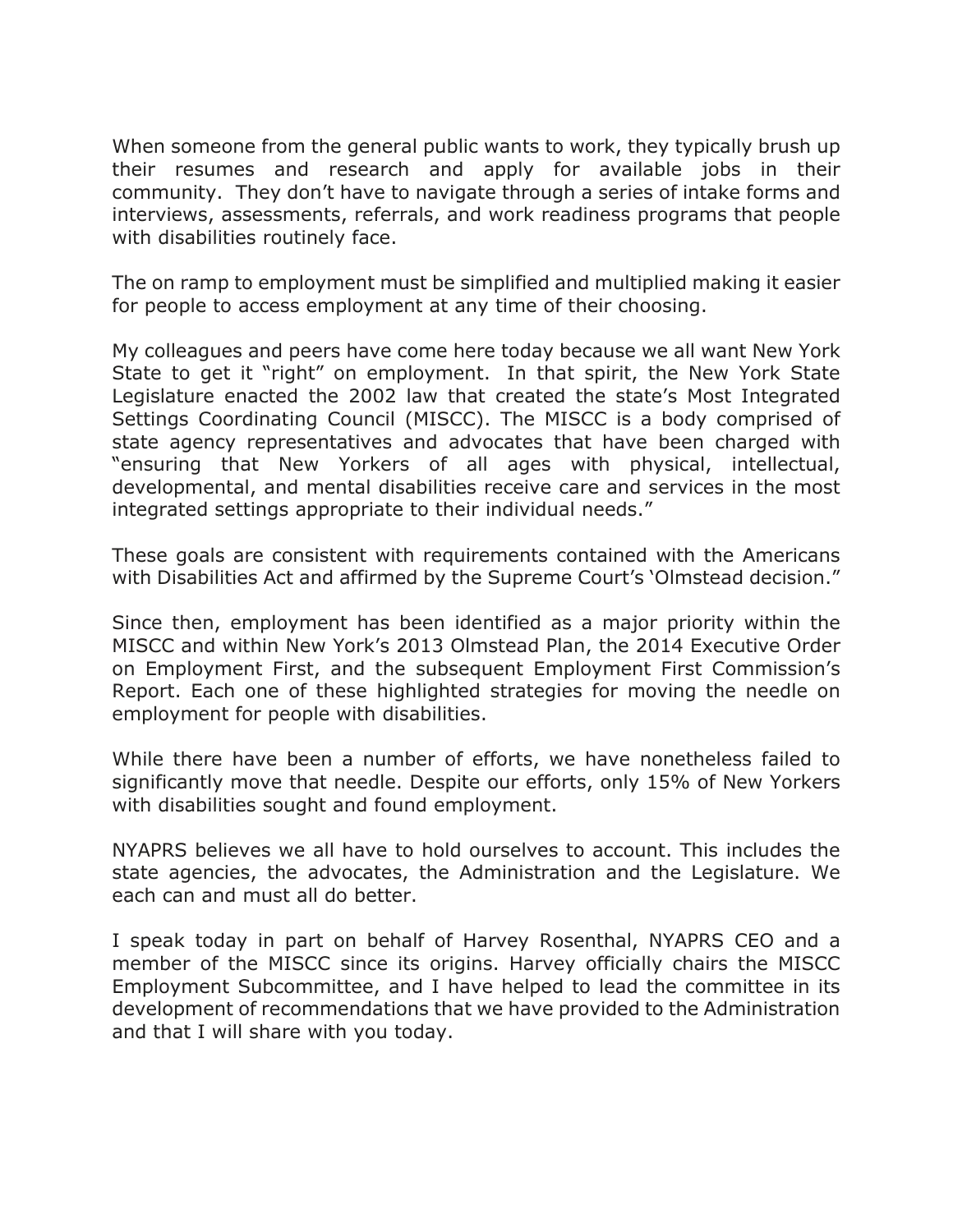1. The MISCC Employment Subcommittee should assume oversight of the implementation of the Employment First Commission's recommendations, as cited in the Employment First Report, and receive regular reports between MISCC meetings, demonstrating follow through and results from state agencies.

Included here are the recommendations of an Executive Order whereby the state committed itself to

- increase the employment rate of individuals with disabilities by 5%
- decrease the poverty rate of individuals with disabilities by a comparable 5%; and
- engage 100 businesses in adopting policies and practices that support the integrated employment of individuals with disabilities.

2. The state should ensure that people with disabilities are included in any new economic development, workforce development, apprenticeship, and entrepreneurial programs. Accordingly, any monies given to the Regional Economic Development Council's (REDCs) by the Governor's Office must be tied to requirements that individuals with disabilities be included in any workforce proposals and subsequent awards. Furthermore, the state's various disability workforce agencies must be included in any regional and state economic development policy decisions to ensure people with disabilities are offered related employment opportunities.

3. The NYS Department of Labor and its disability workforce partners will identify strategies and resources necessary to increase the number of Supplemental Security Income (SSI)/Social Security Disability Insurance (SSDI) beneficiaries who receive benefits advisement and work incentive counseling, resulting in increases in the assignment of tickets to the state under the Social Security Administration's (SSA) Ticket to Work (TTW) program.

Towards those ends, it is recommended that the Office of Mental Health and other state agencies should work with providers within their Employment Network to increase the number of individuals who they are entering into the New York Employment Services System.

4. The state should integrate and improve data reporting and analytics to better understand and respond to the need, track progress, assess impact of interventions and policies related to employment goals and outcomes. Towards those ends:

• Identified state agencies should submit the employment data that they are currently collecting, how their platform is compatible with other state agency employment systems and how they define when individuals are considered employed.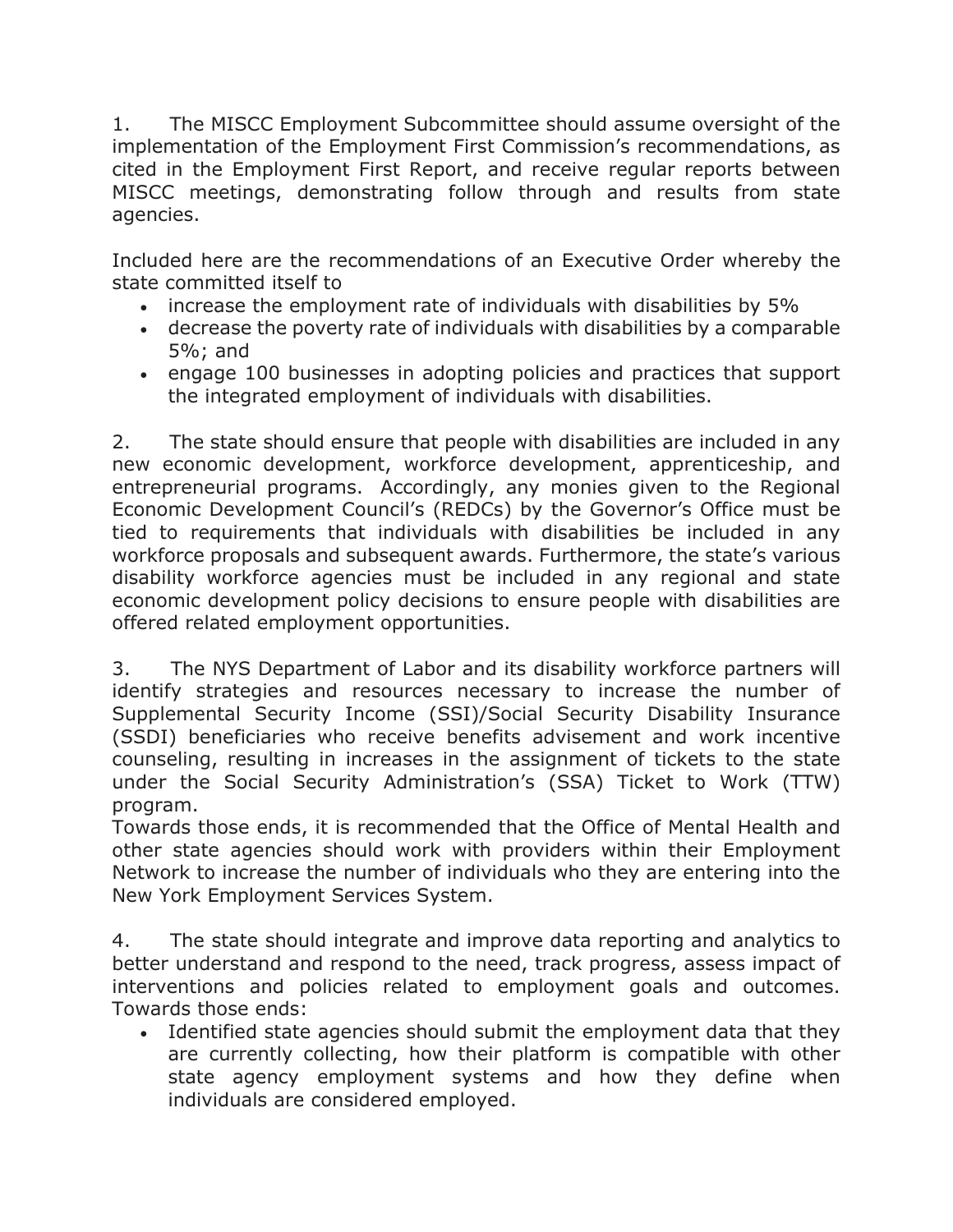- The state should create and house a registry of qualified benefits planners who can be accessed by anyone in the state – including individuals, family members, Independent Living Center Career Centers, Disability Resource Coordinators within community rehabilitation agencies, Vocational Rehabilitation counselors et al.
- Information regarding work incentives should be shared with all individuals and the treatment, rehabilitation, residential, social services and other staff and family members who support them. This extends to those who have yet to develop their career plans.
- This information should be housed on a prominently displayed site, similar to the past use of [www.NYmakesworkpay.com](https://nam02.safelinks.protection.outlook.com/?url=http%3A%2F%2Fwww.nymakesworkpay.com%2F&data=04%7C01%7Crmc277%40shp.rutgers.edu%7Ce30d15b9b1e84c0195d008d994954356%7Cb92d2b234d35447093ff69aca6632ffe%7C1%7C0%7C637704191146160473%7CUnknown%7CTWFpbGZsb3d8eyJWIjoiMC4wLjAwMDAiLCJQIjoiV2luMzIiLCJBTiI6Ik1haWwiLCJXVCI6Mn0%3D%7C1000&sdata=ZvCdoHM3B%2Fqpi7ZBEjVB%2FvWc27Lw2GIM0E9jBug2ffo%3D&reserved=0) website.

5. The state should launch an OMH-led "Employment for All" Campaign to raise awareness of work incentives, including the Medicaid Buy-In and the NYS of Health Navigation system, that assist individuals in getting back to work while maintaining their healthcare benefits. Further, the Department of Health should ensure that the Medicaid Buy-in program should be integrated into the online New York State of Health application portal, automating eligibility determinations, and referring applicants who require additional assistance to the state enrollment assistance center. DOH should also ensure that local Social Service departments knowledgeably process MBI applications.

6. The state should ensure that employment goals are included in every individual's service/life plan, along with identification of specific support/services that individuals feel they need and the barriers they identify to overcome to meet those goals. These goals must not be based upon functional assessments that are biased towards solely medication and treatment related factors.

Accordingly, the MISCC should review a sampling of service and discharge plans from all agencies that support people with disabilities to evaluate if employment is considered a goal in all instances, and to work with those agencies to see that it is.

7. The state should identify the impact that potential biases based on racism and previous involvement in the criminal justice system have on the hiring and employment of people with disabilities. Accordingly, the MISCC should assess the data that agencies are currently gathering on race, criminal justice involvement and other bias related factors.

In order for these recommendations to have any meaning, we are urging the state to hire a Chief Disability Officer if not the restoration of the Office of Advocate for Persons with Disabilities with sufficient staff to ensure that those recommendations are caried out and reviewed regularly at the quarterly MISCC meetings.